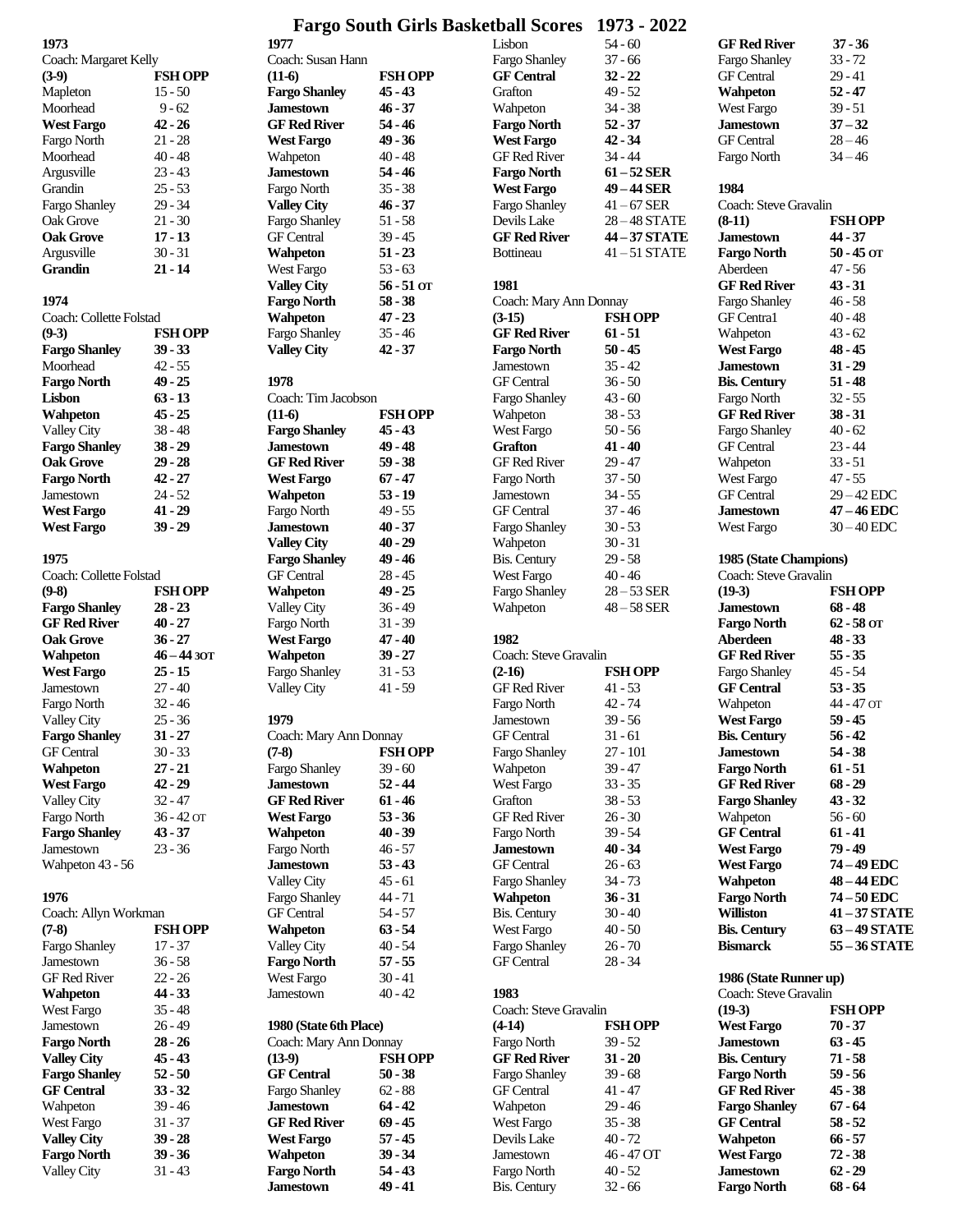| Aberdeen              | $71 - 56$       |
|-----------------------|-----------------|
|                       |                 |
| <b>GF Red River</b>   | $65 - 59$       |
| <b>Fargo Shanley</b>  | $67 - 59$       |
| <b>GF Central</b>     | $61 - 39$       |
|                       |                 |
| Wahpeton              | $49 - 53$       |
| <b>Jamestown</b>      | 82-34 EDC       |
| <b>Fargo North</b>    | 75 - 68 EDC     |
|                       |                 |
| Wahpeton              | $44 - 45$ EDC   |
| <b>Devils Lake</b>    | $65 - 35$ STATE |
| <b>Bis. Century</b>   | 53-46 STATE     |
|                       |                 |
| Wahpeton              | 55-56 STATE     |
|                       |                 |
|                       |                 |
| 1987                  |                 |
| Coach: Steve Gravalin |                 |
| $(16-7)$              | FSH OPP         |
|                       |                 |
| <b>Bis. Century</b>   | 63 - 68 OT      |
| <b>St. Marys</b>      | $62 - 43$       |
| <b>Mandan</b>         | 55 - 44         |
|                       |                 |
| <b>West Fargo</b>     | $59 - 42$       |
| Aberdeen              | $53 - 35$       |
| <b>Jamestown</b>      | $57 - 35$       |
|                       |                 |
| Fargo North           | 68 - 69 от      |
| <b>GF Red River</b>   | $60 - 55$       |
|                       | $46 - 63$       |
| Fargo Shanley         |                 |
| <b>GF Central</b>     | $67 - 38$       |
| Wahpeton              | $68 - 42$       |
|                       | $60 - 58$       |
| <b>West Fargo</b>     |                 |
| <b>Jamestown</b>      | $57 - 38$       |
| Fargo North           | $66 - 71$       |
|                       |                 |
| <b>Devils Lake</b>    | $62 - 56$       |
| <b>GF Red River</b>   | $57 - 56$       |
| Fargo Shanley         | $51 - 56$       |
|                       |                 |
| <b>GF Central</b>     | $70 - 47$       |
| Wahpeton              | $61 - 25$       |
| <b>GF Central</b>     | $63 - 47$       |
|                       |                 |
| Fargo Shanley         | 58-64 EDC       |
| <b>West Fargo</b>     | 49-41 EDC       |
| Fargo North           | $52 - 61$ EDC   |
|                       |                 |
|                       |                 |
| 1988                  |                 |
| Coach: Steve Gravalin |                 |
|                       |                 |
| $(15-7)$              | <b>FSH OPP</b>  |
| Mandan                | 47 - 68         |
| <b>St. Mary's</b>     | 63 - 56         |
|                       |                 |
| <b>Bis. Century</b>   | 47 - 54         |
| Fargo Shanley         | $40 - 59$       |
| <b>Valley City</b>    | 63 - 42         |
|                       |                 |
| <b>West Fargo</b>     | $70 - 34$       |
| <b>Jamestown</b>      | $47 - 27$       |
| <b>GF Central</b>     | 49 - 37         |
|                       |                 |
| GF Red River          | 31 - 45         |
| Wahpeton              | $51 - 31$       |
| Fargo North           | $55 - 72$       |
|                       |                 |
| <b>Fargo Shanley</b>  | 56 - 49         |
| <b>Devils Lake</b>    | $53 - 36$       |
| <b>West Fargo</b>     | $61 - 39$       |
|                       |                 |
| Jamestown             | $58 - 28$       |
| <b>GF</b> Central     | 54 - 38         |
| <b>GF Red River</b>   | $46 - 37$       |
|                       | $40 - 32$       |
| Wahpeton              |                 |
| <b>Fargo North</b>    | 46 - 43         |
| Wahpeton              | 51 – 44 EDC     |
|                       |                 |
| <b>GF Red River</b>   | $41 - 50$ EDC   |
| <b>GF</b> Central     | $55 - 61$ EDC   |
|                       |                 |
|                       |                 |
| 1989                  |                 |
| Coach: Bruce Scheie   |                 |
| $(12-11)$             | <b>FSH OPP</b>  |
|                       |                 |

Bismarck 38 - 54<br>St. Mary's 41 - 51 St. Mary's 41 - 51<br>Bis. Century 40 - 50

Fargo Shanley 56 - 71

Bis. Century

| tst rargu                               | JU .<br>. vu                      |
|-----------------------------------------|-----------------------------------|
| Jamestown                               | $43 - 35$                         |
| GF Central                              | $55 - 34$                         |
| GF Red River                            | $47 - 50$                         |
|                                         | $45 - 42$                         |
| <b>Wahpeton</b>                         |                                   |
| <b>Fargo North</b>                      | $50 - 36$                         |
| <b>Fargo Shanley</b>                    | $56 - 64$                         |
| <b>West Fargo</b>                       | $62 - 29$                         |
| Jamestown                               | $51 - 39$                         |
| <b>GF</b> Central                       | $50 - 51$                         |
|                                         |                                   |
| Wahpeton                                | $52 - 26$                         |
| <b>GF Red River</b>                     | $49 - 55$                         |
| <b>Devils Lake</b>                      | $57 - 45$                         |
| Fargo North                             | $46 - 54$                         |
| <b>Valley City</b>                      | $80 - 49$                         |
| <b>Fargo North</b>                      | $53 - 42$                         |
|                                         |                                   |
| Fargo Shanley                           | $55 - 63$ EDC                     |
| Wahpeton                                | 54 – 44 EDC                       |
| <b>GF</b> Central                       | $47 - 58$ EDC                     |
|                                         |                                   |
| 1990 (State 8th Place)                  |                                   |
|                                         |                                   |
| Coach: Bruce Scheie                     |                                   |
| $(15-10)$                               | <b>FSH OPP</b>                    |
| <b>Bismarck</b>                         | $28 - 48$                         |
| Mandan                                  | $55 - 65$                         |
| <b>Bis. Century</b>                     | $42 - 58$                         |
| <b>GF Red River</b>                     | $51 - 50$                         |
|                                         |                                   |
| <b>Wahpeton</b>                         | $52 - 27$                         |
| <b>GF Central</b>                       | $51 - 48$                         |
| <b>West Fargo</b>                       | 48 - 44                           |
| Jamestown                               | $37 - 29$                         |
| <b>Fargo Shanley</b>                    | $51 - 42$                         |
|                                         |                                   |
| Grafton                                 | $38 - 67$                         |
|                                         |                                   |
| <b>West Fargo</b>                       | 59 - 51                           |
| Fargo Shanley                           | $49 - 57$                         |
|                                         |                                   |
| <b>Fargo North</b>                      | 51 - 49                           |
| <b>GF Red River</b>                     | $49 - 40$                         |
| <b>GF Central</b>                       | $54 - 39$                         |
| <b>Devils Lake</b>                      | $38 - 35$                         |
| Jamestown                               | $54 - 55$                         |
|                                         | $47 - 39$                         |
| <b>Fargo North</b>                      |                                   |
| <b>Valley City</b>                      | $68 - 48$                         |
| <b>Jamestown</b>                        | $47 - 44$ EDC                     |
| <b>Fargo Shanley</b>                    |                                   |
| Grafton                                 | <b>55 – 52 EDC</b><br>43 – 44 EDC |
|                                         |                                   |
| <b>Bis. Century</b>                     | $40 - 71$ STATE                   |
| Fargo North                             | $57 - 58$ STATE                   |
| Minot                                   | $35 - 60$ STATE                   |
|                                         |                                   |
| 1991 (State 8th Place)                  |                                   |
| Coach: Bruce Scheie                     |                                   |
|                                         | <b>FSH OPP</b>                    |
| $(12-13)$                               |                                   |
| Mandan                                  | 44 - 64                           |
| <b>Bis. Century</b>                     | 53 - 58                           |
| St. Mary's                              | $65 - 77$                         |
| <b>GF Red River</b>                     | $43 - 45$                         |
|                                         |                                   |
| Wahpeton                                | $57 - 41$                         |
| <b>GF Central</b>                       | $51 - 46$                         |
| West Fargo                              | 44 - 45                           |
| <b>Jamestown</b>                        | $63 - 40$                         |
| <b>Fargo Shanley</b>                    | $61 - 55$                         |
| Grafton                                 | $59 - 65$                         |
|                                         |                                   |
| <b>Fargo North</b>                      | $64 - 56$                         |
| <b>Fargo Shanley</b>                    | $52 - 43$                         |
| <b>GF Red River</b>                     | $40 - 54$                         |
| <b>GF Central</b><br><b>Devils Lake</b> | $65 - 53$<br>$68 - 37$            |

**Fargo North 53 – 41EDC**

**Val1ey City 54 - 43**

| <b>West Fargo</b>                 | $56 - 30$          | Fargo Shanley                              | $41 - 49$ EDC      |
|-----------------------------------|--------------------|--------------------------------------------|--------------------|
| <b>Jamestown</b>                  | $43 - 35$          | <b>Valley City</b>                         | $66 - 54$ EDC      |
| <b>GF Central</b>                 | $55 - 34$          | Mandan                                     | $40 - 52$ STATE    |
| <b>GF Red River</b>               | $47 - 50$          | St. Marys                                  | $47 - 53$ STATE    |
| Wahpeton                          | $45 - 42$          | Grafton                                    | 28-43 STATE        |
| <b>Fargo North</b>                | $50 - 36$          |                                            |                    |
| Fargo Shanley                     | 56 - 64            | 1992 (State Champions)                     |                    |
| <b>West Fargo</b>                 | $62 - 29$          | Coach: Craig Flaagan                       |                    |
| Jamestown                         | $51 - 39$          | $(21-4)$                                   | <b>FSH OPP</b>     |
| GF Central                        | $50 - 51$          | <b>Bis. Century</b>                        | 56 - 41            |
| Wahpeton                          | $52 - 26$          | Mandan                                     | 50 - 69            |
| GF Red River                      | $49 - 55$          | St. Marys                                  | 51 - 55            |
| Devils Lake                       | $57 - 45$          | <b>GF Central</b>                          | 57 - 44            |
| Fargo North                       | 46 - 54            | <b>GF Red River</b>                        | 40 - 37            |
| <b>Valley City</b>                | $80 - 49$          | <b>Jamestown</b>                           | $50 - 31$          |
| Fargo North                       | 53 - 42            | <b>Valley City</b>                         | $84 - 22$          |
| Fargo Shanley                     | $55 - 63$ EDC      | <b>GF Central</b>                          | $57 - 30$          |
| Wahpeton                          | 54 – 44 EDC        | <b>Fargo North</b>                         | 48 - 44            |
| <b>GF</b> Central                 | $47-58$ EDC        | <b>Devils Lake</b>                         | $52 - 38$          |
|                                   |                    | <b>Fargo Shanley</b>                       | $50 - 46$          |
| 1990 (State 8th Place)            |                    | <b>West Fargo</b>                          | $47 - 33$          |
| Coach: Bruce Scheie               |                    | <b>Wahpeton</b>                            | $53 - 29$          |
| $(15-10)$                         | <b>FSH OPP</b>     | GF Red River                               | $50 - 55$          |
| <b>Bismarck</b>                   | 28 - 48            | <b>Jamestown</b>                           | $75 - 53$          |
| Mandan                            | $55 - 65$          | <b>Bismarck</b>                            | $59 - 41$          |
| <b>Bis. Century</b>               | $42 - 58$          | <b>Fargo North</b>                         | 49 - 43            |
| <b>GF Red River</b>               | $51 - 50$          | <b>Fargo Shanley</b>                       | $43 - 38$          |
| Wahpeton                          | $52 - 27$          |                                            | $48 - 46$          |
|                                   |                    | <b>West Fargo</b><br><b>Jamestown</b>      |                    |
| GF Central                        | $51 - 48$          |                                            | 59 – 28 EDC        |
| <b>West Fargo</b>                 | 48 - 44            | <b>Fargo North</b>                         | $42 - 37$ EDC      |
| Jamestown                         | $37 - 29$          | <b>GF Red River</b>                        | $36 - 50$ EDC      |
| <b>Fargo Shanley</b>              | 51 - 42            | <b>St. Marys</b>                           | 64 – 44 STATE      |
| Grafton                           | $38 - 67$          | <b>Minot</b>                               | 47 - 38 STATE      |
| <b>West Fargo</b>                 | $59 - 51$          | <b>GF Red River</b>                        | 48 - 46 OT STATE   |
| Fargo Shanley                     | 49 - 57            |                                            |                    |
| Fargo North                       | $51 - 49$          | 1993 (State Third Place)                   |                    |
| <b>GF Red River</b>               | 49 - 40            | Coach: Craig Flaagan                       |                    |
| <b>GF Central</b>                 | $54 - 39$          | $(20-5)$                                   | <b>FSH OPP</b>     |
| Devils Lake                       | $38 - 35$          | Mandan                                     | 45 - 54            |
| Jamestown                         | 54 - 55            | <b>St. Marys</b>                           | $62 - 46$          |
| Fargo North                       | $47 - 39$          | <b>Bis. Century</b>                        | $68 - 39$          |
| <b>Valley City</b>                | $68 - 48$          | <b>GF Red River</b>                        | 57 - 45            |
| Jamestown                         | $47 - 44$ EDC      | Wahpeton                                   | $67 - 33$          |
| <b>Fargo Shanley</b>              | 55 - 52 EDC        | West Fargo                                 | $34 - 46$          |
| Grafton                           | $43 - 44$ EDC      | G.F. Central                               | $63 - 42$          |
| Bis. Century                      | $40 - 71$ STATE    | <b>Fargo Shanley</b>                       | $47 - 35$          |
| Fargo North                       | 57 - 58 STATE      | Fargo North                                | $48 - 59$          |
| Minot                             | $35 - 60$ STATE    | <b>Bismarck</b>                            | 61 - 49            |
|                                   |                    | <b>Valley City</b>                         | $62 - 59$          |
| 1991 (State 8th Place)            |                    | <b>GF Red River</b>                        | $53 - 30$          |
| Coach: Bruce Scheie               |                    | <b>West Fargo</b>                          | $53 - 40$          |
| $(12-13)$                         | <b>FSH OPP</b>     | G.F. Central                               | $46 - 57$          |
| Mandan                            | 44 - 64            | <b>Fargo North</b>                         | $51 - 45$          |
| <b>Bis. Century</b>               | $53 - 58$          | <b>Fargo Shanley</b>                       | $65 - 55$          |
| St. Mary's                        | $65 - 77$          | <b>Jamestown</b>                           | $53 - 38$          |
| GF Red River                      | $43 - 45$          | <b>Devils Lake</b>                         | $54 - 25$          |
| Wahpeton                          | 57 - 41            | <b>Wahpeton</b>                            | $70 - 37$          |
| <b>GF Central</b>                 | 51 - 46            | <b>Valley City</b>                         | $71 - 42$ EDC      |
| West Fargo                        | 44 - 45            | <b>Fargo North</b>                         | 59 – 42 EDC        |
| <b>Jamestown</b>                  | $63 - 40$          | <b>West Fargo</b>                          | $41 - 32$ EDC      |
| <b>Fargo Shanley</b>              | $61 - 55$          | <b>Minot</b>                               | $43 - 36$ State    |
| Grafton                           | 59 - 65            | Fargo North                                | 46 – 49 State      |
| Fargo North                       | 64 - 56            | G.F. Central                               | 56 – 51 State      |
| Fargo Shanley                     | $52 - 43$          |                                            |                    |
| <b>GF Red River</b>               | $40 - 54$          | 1994 (State Champions)                     |                    |
| <b>GF Central</b>                 |                    | Coach: Craig Flaagan                       |                    |
| Devils Lake                       |                    |                                            |                    |
|                                   | $65 - 53$          |                                            |                    |
|                                   | $68 - 37$          | $(22-3)$                                   | <b>FSH OPP</b>     |
| Jamestown                         | $64 - 42$          | <b>Mandan</b>                              | 55 - 52            |
| West Fargo                        | $31 - 51$          | <b>Bismarck</b>                            | 54 - 43            |
| Fargo North<br><b>Val1ey City</b> | 51 - 53<br>54 - 43 | <b>Bis. Century</b><br><b>GF Red River</b> | 57 - 71<br>61 - 51 |

**Wahpeton 113 - 28**

| <b>GF Central</b>                              | $59 - 42$                          |
|------------------------------------------------|------------------------------------|
| <b>Fargo Shanley</b><br><b>Fargo North</b>     | $67 - 52$<br>$64 - 42$             |
| <b>Valley City</b>                             | 59 - 34                            |
| Grafton                                        | $63 - 37$                          |
| <b>West Fargo</b>                              | $46 - 42$                          |
| <b>Bismarck</b><br><b>Fargo North</b>          | $71 - 65$<br>$58 - 49$             |
| <b>GF Central</b>                              | $46 - 31$                          |
| <b>Fargo Shanley</b>                           | $67 - 47$                          |
| West Fargo                                     | $45 - 52$                          |
| <b>Jamestown</b>                               | $59 - 51$                          |
| <b>Devils Lake</b><br>Wahpeton                 | $71 - 35$<br>$81 - 48$             |
| <b>Valley City</b>                             | $65-38$ EDC                        |
| <b>Jamestown</b>                               | $48 - 32$ EDC                      |
| West Fargo                                     | $42 - 47$ EDC                      |
| <b>St. Marys</b><br>Mandan                     | $57 - 45$ State<br>$45 - 44$ State |
| <b>West Fargo</b>                              | $41 - 32$ State                    |
|                                                |                                    |
| 1995 (State 5th place)                         |                                    |
| Coach: Craig Flaagan<br>$(20-5)$               | <b>FSH OPP</b>                     |
| <b>Bis. Century</b>                            | $57 - 27$                          |
| Mandan                                         | 44 - 66                            |
| <b>St Marys</b>                                | $70 - 51$                          |
| <b>GF Red River</b>                            | $51 - 43$                          |
| <b>GF Central</b>                              | $71 - 33$<br>$44 - 51$             |
| Fargo Shanley<br><b>Fargo North</b>            | $76 - 50$                          |
| <b>Valley City</b>                             | $65 - 39$                          |
| Grafton                                        | $57 - 32$                          |
| <b>GF Red River</b>                            | $48 - 43$                          |
| <b>West Fargo</b><br>Bismarck                  | $46 - 45$<br>$55 - 34$             |
| <b>Fargo North</b>                             | $66 - 39$                          |
| <b>GF Central</b>                              | $64 - 39$                          |
| <b>Fargo Shanley</b>                           | $48 - 45$                          |
| <b>Jamestown</b>                               | $55 - 41$                          |
| West Fargo<br>Devils Lake                      | $36 - 59$<br>$40 - 47$             |
| Wahpeton                                       | $85 - 34$                          |
| <b>GF Red River</b>                            | $60-43$ EDC                        |
| <b>Jamestown</b>                               | $62 - 36$ EDC                      |
| <b>Fargo Shanley</b><br>Minot                  | 59 - 52 OT EDC                     |
| Williston                                      | $52 - 57$ State<br>60 – 46 State   |
| <b>Jamestown</b>                               | $51 - 43$ State                    |
|                                                |                                    |
| 1996 (State 4th place)<br>Coach: Craig Flaagan |                                    |
| $(14-12)$                                      | <b>FSH OPP</b>                     |
| <b>St. Marys</b>                               | $59 - 58$                          |
| <b>Bismarck</b>                                | $61 - 53$                          |
| Mandan<br><b>GF Red River</b>                  | 72 - 78 20т<br>$66 - 57$           |
| Fargo Shanley                                  | $43 - 68$                          |
| Fargo North                                    | $56 - 62$                          |
| <b>Valley City</b>                             | 75 - 44                            |
| Grafton                                        | $39 - 42$<br>37 - 44 от            |
| Jamestown<br>West Fargo                        | $40 - 41$                          |
| <b>GF Red River</b>                            | $61 - 44$                          |
| <b>GF Central</b>                              | $58 - 39$                          |
| <b>Bismarck</b>                                | $61 - 32$                          |
| Fargo North<br>West Fargo                      | 43 - 48 OT                         |
| Grafton                                        | $53 - 62$<br>$67 - 41$             |
| <b>Devils Lake</b>                             | $42 - 39$                          |
| Wahpeton                                       | $81 - 34$                          |
| Fargo Shanley                                  | $57 - 71$                          |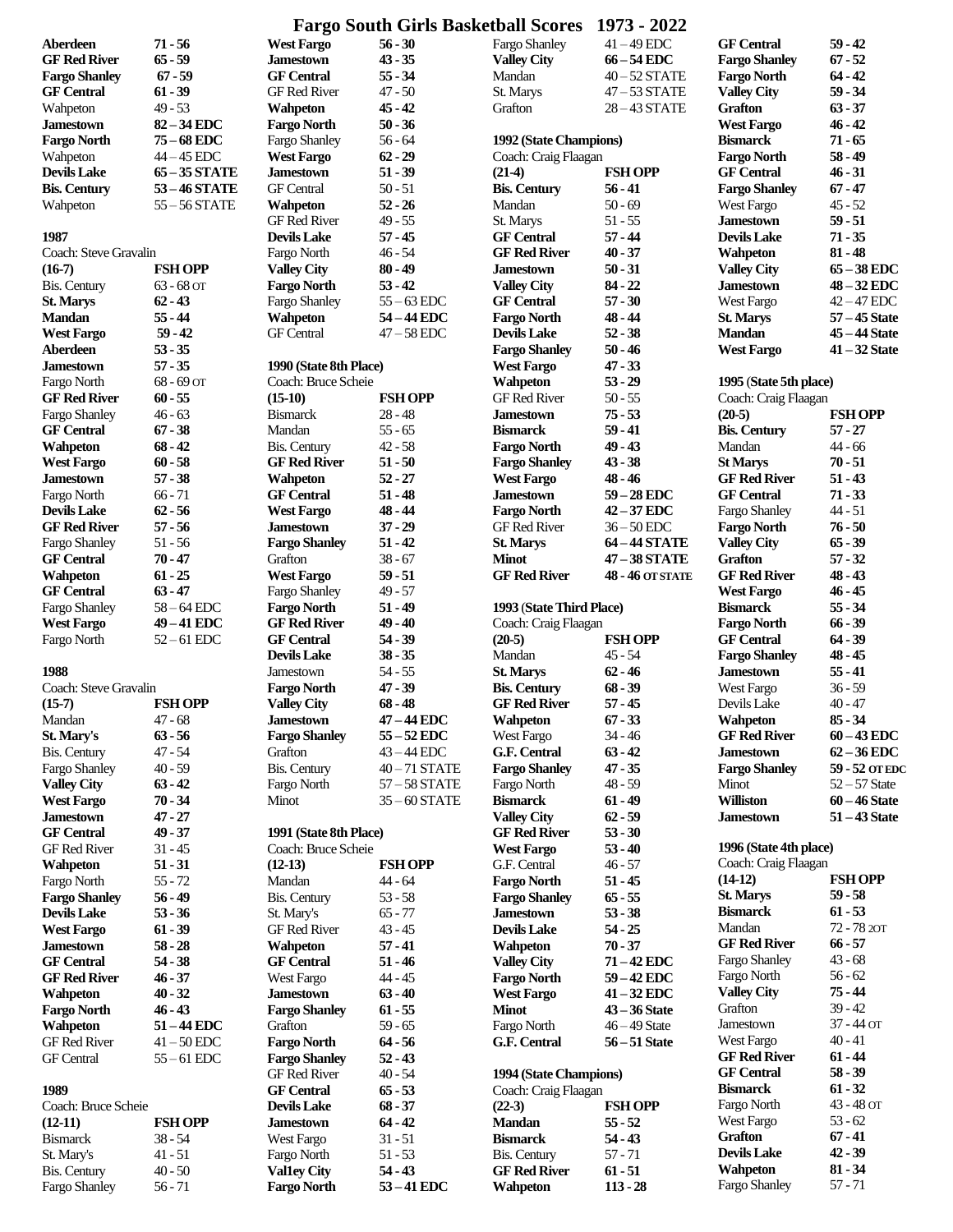**West Fargo 53 – 41EDC Minot 52 – 32 State Bis Century 62 – 56 ot State**  $29 - 57$  State

| <b>Jamestown</b>       | $50 - 35$ EDC   | 1999 (State 6th place) |                 | Devils Lake                 | $61 - 64$        | 2004 - 05 (EDC Champions)      |                  |
|------------------------|-----------------|------------------------|-----------------|-----------------------------|------------------|--------------------------------|------------------|
| Fargo Shanley          | $62 - 64$ EDC   | Coach: Craig Flaagan   |                 | Jamestown                   | $56 - 67$        | Coach: Craig Flaagan           |                  |
| <b>Grafton</b>         | $55 - 35$ EDC   | $(18-8)$               | <b>FSH OPP</b>  | <b>West Fargo</b>           | $54 - 41$        | $(16-5)$                       | <b>FSH OPP</b>   |
| <b>Valley City</b>     | 58 – 56 EDC     | <b>Mandan</b>          | $68 - 67$       | Fargo North                 | $41 - 61$        | <b>Valley City</b>             | $65 - 55$        |
| <b>Minot</b>           | 59 – 44 State   | <b>Bismarck</b>        | $59 - 60$ OT    | <b>Fargo Shanley</b>        | $82 - 60$        | <b>Wahpeton</b>                | $56 - 32$        |
| Fargo Shanley          | $71 - 79$ State | <b>St. Marys</b>       | $65 - 46$       | <b>GF Red River</b>         | $59 - 31$        | <b>Fargo North</b>             | $68 - 65$        |
| St Marys               | $42 - 51$ State | <b>Fargo North</b>     | $48 - 45$       | <b>Grafton</b>              | 79-47 EDC        | <b>West Fargo</b>              | $71 - 52$        |
|                        |                 | <b>Fargo Shanley</b>   | $76 - 56$       | Fargo North                 | $39 - 62$ EDC    | <b>Williston</b>               | $71 - 62$        |
| 1997 (State 3rd place) |                 | <b>West Fargo</b>      | $72 - 45$       | <b>GF Central</b>           | 68 – 56 EDC      | <b>St Marys</b>                | $68 - 44$        |
| Coach: Craig Flaagan   |                 | <b>Valley City</b>     | $74 - 49$       | Minot                       | $55 - 66$ State  | Mandan                         | $43 - 58$        |
| $(19-6)$               | <b>FSH OPP</b>  | <b>GF Central</b>      | $51 - 32$       | Mandan                      | $42 - 46$ State  | <b>GF Red River</b>            | $30 - 42$        |
| Mandan                 | $58 - 70$       | <b>Wahpeton</b>        | $79 - 39$       | Beulah                      | 60 - 67 OT State | <b>Fargo Shanley</b>           | $53 - 51$        |
| <b>Bismarck</b>        | $73 - 50$       | <b>Jamestown</b>       | $51 - 49$       |                             |                  | <b>Jamestown</b>               | $52 - 27$        |
|                        | $54 - 40$       | <b>GF Red River</b>    | $57 - 48$       |                             |                  |                                | $63 - 44$        |
| <b>St. Marys</b>       | $74 - 46$       | <b>Grafton</b>         | $74 - 57$       | 2002 - 03 (State 4th Place) |                  | Wahpeton                       | $58 - 42$        |
| <b>West Fargo</b>      |                 |                        |                 | Coach: Craig Flaagan        |                  | <b>Fargo North</b>             |                  |
| <b>Fargo North</b>     | $77 - 41$       | <b>GF Central</b>      | $67 - 29$       | $(17 - 8)$                  | <b>FSH OPP</b>   | <b>GF Central</b>              | $53 - 41$        |
| <b>Fargo Shanley</b>   | $67 - 63$       | <b>Devils Lake</b>     | $79 - 49$       | Fargo North                 | $42 - 67$        | <b>Fargo Shanley</b>           | $65 - 52$        |
| <b>GF Red River</b>    | 57 - 66 20T     | Jamestown              | $53 - 61$       | <b>GF Red River</b>         | $46 - 26$        | <b>GF Red River</b>            | $54 - 45$        |
| <b>GF Central</b>      | $60 - 49$       | West Fargo             | $46 - 61$       | <b>West Fargo</b>           | $69 - 43$        | <b>Devils Lake</b>             | $59 - 56$        |
| Wahpeton               | $74 - 48$       | Fargo North            | $59 - 74$       | <b>Bis Century</b>          | $54 - 64$        | <b>Jamestown</b>               | $65 - 40$        |
| <b>Bismarck</b>        | $65 - 53$       | <b>Valley City</b>     | $70 - 40$       | <b>Bismarck High</b>        | $55 - 43$        | <b>Valley City</b>             | $58 - 35$        |
| <b>Jamestown</b>       | $59 - 41$       | Fargo Shanley          | $71 - 78$       | Mandan                      | $56 - 61$        | West Fargo                     | $57 - 63$        |
| <b>Valley City</b>     | $75 - 37$       | West Fargo             | $49 - 54$       | <b>Fargo Shanley</b>        | $83 - 48$        | <b>Fargo Shanley</b>           | $47 - 52$ EDC    |
| <b>Devils Lake</b>     | $70 - 48$       | <b>GF Central</b>      | $67-41$ EDC     | <b>Wahpeton</b>             | $64 - 32$        | West Fargo                     | $41 - 43$ EDC    |
| West Fargo             | $40 - 43$       | <b>Fargo Shanley</b>   | $53 - 52$ EDC   | <b>GF Central</b>           | $54 - 42$        |                                |                  |
| <b>Grafton</b>         | $49 - 44$ or    | <b>Fargo North</b>     | 58 – 44 EDC     | <b>Fargo Shanley</b>        | $75 - 47$        | 2005 - 06 (State Runner up)    |                  |
| Fargo Shanley          | $65 - 68$       | Mandan                 | $53 - 61$ State | <b>Devils Lake</b>          | $56 - 31$        | Coach: Craig Flaagan           |                  |
| <b>Fargo North</b>     | $68 - 52$       | Jamestown              | $60 - 59$ State | Fargo North                 | $50 - 65$        | $(20-5)$                       | <b>FSH OPP</b>   |
| Jamestown              | $55 - 60$       | West Fargo             | $56 - 64$ State | <b>Jamestown</b>            | $50 - 43$        | <b>Valley City</b>             | $76 - 39$        |
| <b>GF Red River</b>    | $59 - 41$       |                        |                 | <b>Grafton</b>              | $64 - 50$        | Wahpeton                       | $44 - 40$        |
| <b>Jamestown</b>       | $61-38$ EDC     | 2000                   |                 | <b>GF</b> Central           | $53 - 58$        | <b>Fargo North</b>             | $54 - 43$        |
| <b>GF Central</b>      | $48-32$ EDC     | Coach: Craig Flaagan   |                 |                             | $51 - 33$        |                                | $31 - 40$        |
| <b>Grafton</b>         | 53 – 31 EDC     | $(10 - 12)$            | <b>FSH OPP</b>  | <b>West Fargo</b>           | $56 - 55$        | West Fargo<br><b>Williston</b> | $57 - 50$        |
| <b>Williston</b>       | 80 – 46 State   | <b>Bismarck</b>        | $52 - 55$       | <b>Valley City</b>          |                  |                                |                  |
|                        |                 |                        |                 | <b>Jamestown</b>            | $45 - 34$        | <b>Bismarck High</b>           | $50 - 57$        |
| Fargo Shanley          | $40 - 58$ State | Mandan                 | $48 - 75$       | <b>GF Red River</b>         | $52 - 42$        | <b>Bis Century</b>             | $41 - 50$        |
| <b>Grafton</b>         | $65 - 42$ State | <b>St Marys</b>        | $48 - 45$       | Fargo Shanley               | 78 - 86 3ot EDC  | <b>GF Red River</b>            | $55 - 50$        |
|                        |                 | Fargo North            | $34 - 54$       | <b>GF Central</b>           | 54 - 41 EDC      | <b>Fargo Shanley</b>           | $54 - 33$        |
| 1998 (State 5th place) |                 | Fargo Shanley          | $58 - 62$       | <b>Jamestown</b>            | $53 - 49$ EDC    | <b>Jamestown</b>               | $72 - 51$        |
| Coach: Craig Flaagan   |                 | West Fargo             | $42 - 48$       | <b>Dickinson</b>            | $48 - 42$ State  | <b>Wahpeton</b>                | $49 - 43$        |
| $(17 - 9)$             | <b>FSH OPP</b>  | <b>Valley City</b>     | $60 - 58$       | Fargo North                 | $36 - 65$ State  | <b>Fargo North</b>             | $74 - 43$        |
| <b>Bismarck</b>        | $59 - 53$       | <b>GF Central</b>      | $48 - 36$       | <b>Bis Century</b>          | $59 - 71$ State  | <b>GF Central</b>              | $75 - 41$        |
| <b>Century</b>         | $61 - 49$       | Wahpeton               | $51 - 32$       |                             |                  | <b>Fargo Shanley</b>           | $67 - 49$        |
| Mandan                 | $57 - 54$       | Jamestown              | $36 - 37$       | 2003 - 04 (State Runner up) |                  | <b>GF Red River</b>            | $64 - 54$        |
| West Fargo             | $43 - 51$       | <b>Devils Lake</b>     | $54 - 40$       | Coach: Craig Flaagan        |                  | Devils Lake                    | $55 - 59$        |
| <b>Fargo North</b>     | $68 - 48$       | <b>GF Red River</b>    | $49 - 48$       | $(22 - 3)$                  | <b>FSH OPP</b>   | <b>Jamestown</b>               | $63 - 48$        |
| <b>Fargo Shanley</b>   | $68 - 48$       | Grafton                | $36 - 40$       | <b>Fargo North</b>          | $79 - 17$        | <b>Valley City</b>             | $61 - 46$        |
| <b>GF Red River</b>    | $59 - 50$       | <b>GF Central</b>      | $48 - 31$       | <b>GF Red River</b>         | $59 - 57$        | <b>West Fargo</b>              | $60 - 46$        |
| <b>GF Central</b>      | $59 - 37$       | Jamestown              | $51 - 22$       | <b>West Fargo</b>           | $66 - 30$        | <b>Fargo North</b>             | 68-51 EDC        |
| <b>Wahpeton</b>        | $81 - 55$       | West Fargo             | $56 - 62$       | <b>Williston</b>            | $87 - 51$        | <b>GF Red River</b>            | $63 - 56$ EDC    |
| <b>Valley City</b>     | $65 - 15$       | Fargo North            | $34 - 58$       |                             |                  | <b>West Fargo</b>              | $53-41$ EDC      |
| Jamestown              | $46 - 57$       | <b>Valley City</b>     | $78 - 51$       | <b>Bismarck High</b>        | $76 - 57$        | <b>Minot</b>                   | $52 - 32$ State  |
| <b>Bismarck</b>        | $64 - 45$       | Fargo Shanley          | $54 - 68$       | <b>Bis. Century</b>         | $55 - 58$        |                                | $62 - 56$ ot Sta |
| <b>Devils Lake</b>     | $60 - 31$       | GF Red River           | $57 - 67$ EDC   | Wahpeton                    | $76 - 30$        | <b>Bis Century</b><br>Mandan   |                  |
| West Fargo             | $47 - 51$       | <b>GF Central</b>      | $63-47$ EDC     | <b>GF Central</b>           | $80 - 40$        |                                | $29 - 57$ State  |
|                        | 35 - 37 or      |                        |                 | <b>Fargo Shanley</b>        | $61 - 50$        |                                |                  |
| Grafton                |                 | <b>Fargo Shanley</b>   | $53-63$ EDC     | <b>Devils Lake</b>          | $69 - 20$        | 2006-07 (EDC Tourney Champs)   |                  |
| <b>Fargo Shanley</b>   | $60 - 51$       |                        |                 | <b>Jamestown</b>            | $68 - 32$        | Coach: Craig Flaagan           |                  |
| <b>Fargo North</b>     | $58 - 45$       | 2001 (State 8th Place) |                 | <b>Fargo North</b>          | $82 - 42$        | $(16-8)$                       | <b>FSH OPP</b>   |
| Jamestown              | $37 - 42$       | Coach: Craig Flaagan   |                 | Moorhead                    | $41 - 58$        | <b>Bis Century</b>             | $58 - 79$        |
| <b>GF Red River</b>    | $40 - 52$       | $(14 - 11)$            | <b>FSH OPP</b>  | <b>Fargo Shanley</b>        | $66 - 48$        | <b>Bismarck High</b>           | $68 - 80$        |
| <b>Fargo Shanley</b>   | 48-41 EDC       | <b>St Marys</b>        | $69 - 42$       | <b>GF Central</b>           | $59 - 36$        | <b>GF Red River</b>            | $63 - 40$        |
| West Fargo             | $41 - 54$ EDC   | <b>Bismarck</b>        | $49 - 43$       | <b>West Fargo</b>           | $50 - 26$        | <b>Wahpeton</b>                | $74 - 31$        |
| <b>Grafton</b>         | $52 - 43$ EDC   | Mandan                 | $49 - 58$       | <b>Valley City</b>          | $69 - 48$        | <b>Jamestown</b>               | $67 - 52$        |
| Jamestown              | $39 - 42$ EDC   | Fargo North            | $49 - 64$       | <b>Devils Lake</b>          | $58 - 38$        | <b>Fargo North</b>             | $89 - 51$        |
| Mandan                 | $46 - 47$ State | <b>Fargo Shanley</b>   | $79 - 43$       | <b>GF Red River</b>         | $60 - 52$        | Moorhead                       | $58 - 84$        |
| <b>Fargo North</b>     | $57 - 34$ State | <b>West Fargo</b>      | $64 - 32$       | <b>Fargo North</b>          | $71 - 33$ EDC    | <b>West Fargo</b>              | $59 - 30$        |
| <b>Jamestown</b>       | $47 - 32$ State | <b>GF</b> Central      | $53 - 62$       | <b>Devils Lake</b>          | $43-26$ EDC      | Fargo Shanley                  | $50 - 55$        |
|                        |                 | Wahpeton               | $66 - 60$       | <b>GF Central</b>           | $61 - 35$ EDC    | <b>GF Central</b>              | $71 - 51$        |
|                        |                 | Jamestown              | $64 - 37$       | <b>Williston</b>            | $53 - 31$ State  | <b>Devils Lake</b>             | $79 - 77$        |
|                        |                 | <b>GF Red River</b>    | $50 - 53$       | <b>Bis. Century</b>         | $60 - 51$ State  | <b>GF Red River</b>            | $66 - 55$        |
|                        |                 | <b>Valley City</b>     | $72 - 51$       | Mandan                      | $47 - 74$ State  |                                | $86 - 35$        |
|                        |                 | <b>Grafton</b>         | $76 - 57$       |                             |                  | <b>Valley City</b>             |                  |
|                        |                 | <b>GF Central</b>      | $69 - 49$       |                             |                  | Fargo Shanley                  | $42 - 45$        |
|                        |                 |                        |                 |                             |                  | Wahpeton                       | $61 - 36$        |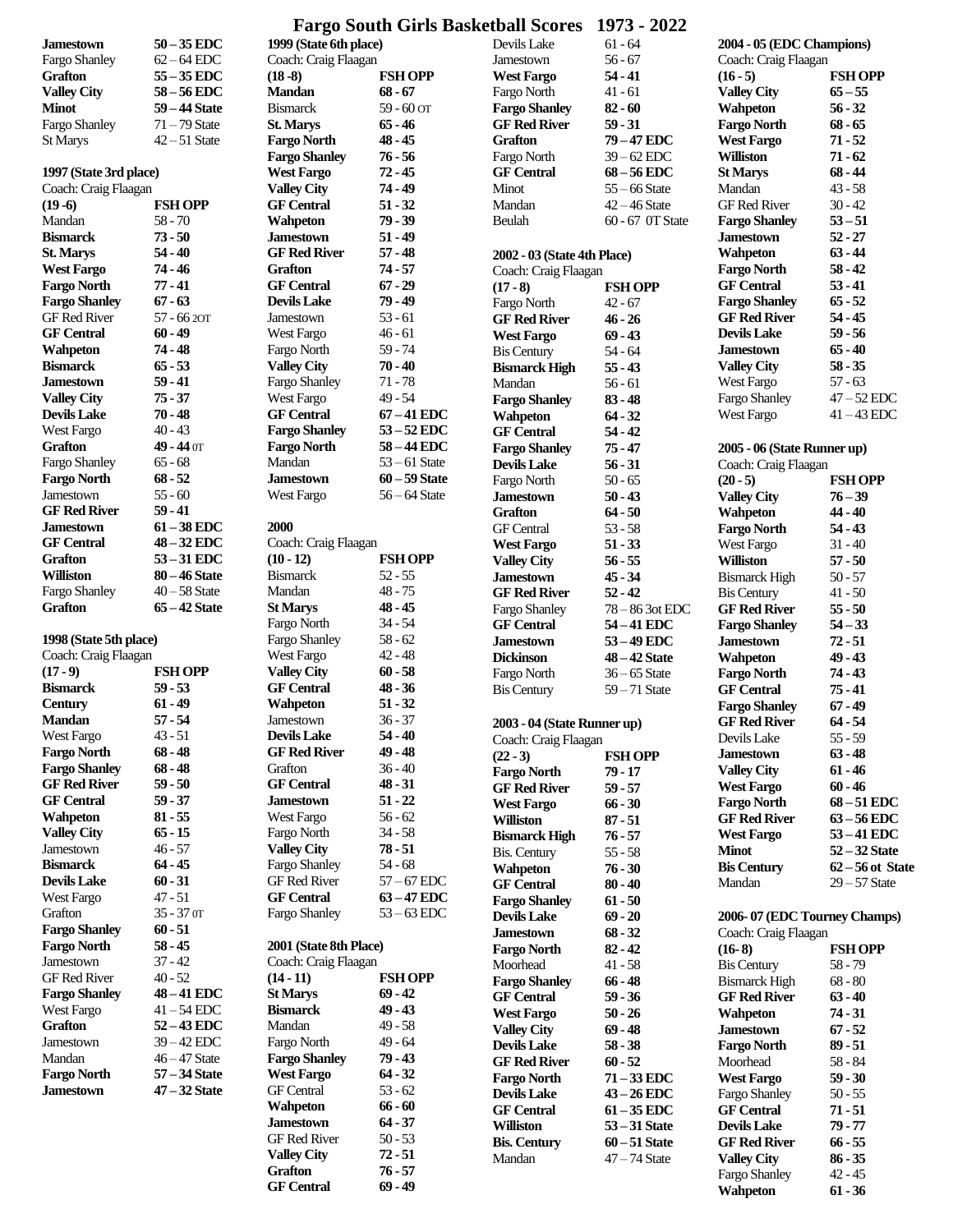|                        |                                                      |                                  | r ai go bouth Girls Dashttball beorts |                          | 11 I J    |                          |                     |
|------------------------|------------------------------------------------------|----------------------------------|---------------------------------------|--------------------------|-----------|--------------------------|---------------------|
| Devils Lake            | $57 - 66$                                            | 2009 - 10 (East Region champs,   |                                       | Moorhead                 | 53-61     | Wahpeton                 | 32-42               |
| <b>Fargo North</b>     | $82 - 65$                                            | <b>State Runnerup)</b>           |                                       | Devils Lake              | 65-69     | <b>Valley City</b>       | 49-44               |
| <b>GF Central</b>      | $68 - 28$                                            | Coach: Craig Flaagan             |                                       | GF Red River             | 56-79     | <b>WF Sheyenne</b>       | 58-51               |
| <b>West Fargo</b>      | $68 - 53$                                            | $(21-4)$                         | <b>FSH OPP</b>                        | <b>Fargo North</b>       | 61-42     | West Fargo               | 45-59               |
| <b>GF Central</b>      | $67 - 38$ EDC                                        | <b>Bismarck Century</b>          | $58 - 50$                             | Wahpeton                 | 39-54     | <b>Fargo Davies</b>      | 50-84               |
| <b>Devils Lake</b>     | 77 - 69 EDC                                          | <b>Bismarck High</b>             | $64 - 44$                             | <b>GF Central</b>        | 41-34     | Devils Lake              | 45-54               |
| <b>Fargo Shanley</b>   | $53 - 50$ EDC                                        | <b>Moorhead</b>                  | $77 - 55$                             | Shanley                  | $34 - 62$ | <b>Fargo North</b>       | 78-44               |
| Jamestown              | 39 - 54 State                                        | <b>Devils Lake</b>               | $85 - 47$                             | <b>Fargo Davies</b>      | 67-58     | <b>GF Central</b>        | 61-37               |
|                        |                                                      |                                  | $83 - 65$                             |                          | 46-70     | GF Red River             | 49-66               |
| <b>Bismarck High</b>   | $67 - 82$ State                                      | <b>Shanley</b>                   |                                       | Devils Lake              |           |                          |                     |
|                        |                                                      | Wahpeton                         | $78 - 37$                             | West Fargo               | 44-61     | Wahpeton                 | 63-60 OT            |
|                        | 2007 - 08 (EDC Champs, State 3rd Place) GF Red River |                                  | $60 - 50$                             | <b>Fargo North</b>       | 47-44 EDC | <b>Valley City</b>       | 66-50               |
| Coach: Craig Flaagan   |                                                      | Moorhead                         | $74 - 36$                             | GF Red River             | 48-54 EDC | <b>WF Sheyenne</b>       | 73-30               |
| $(21-4)$               | FSH OPP                                              | <b>GF Central</b>                | $76 - 70$                             | Wahpeton                 | 50-36 EDC | <b>West Fargo</b>        | 61-59               |
| <b>Bis Century</b>     | $55 - 43$                                            | Fargo North                      | $66 - 72$ o.t.                        | <b>GF</b> Central        | 49-58 EDC | <b>Fargo Davies</b>      | 54-72               |
| <b>Bismarck High</b>   | $49 - 70$                                            | Devils Lake                      | $64 - 74$                             |                          |           | <b>Devils Lake</b>       | 76-68               |
| <b>GF Red River</b>    | $53 - 51$                                            | <b>West Fargo</b>                | $86 - 62$                             | 2012-13                  |           | Shanley                  | 36-79               |
| <b>West Fargo</b>      | $63 - 35$                                            | <b>Fargo Shanley</b>             | $60 - 40$                             | Coach: Jason Smedshammer |           | <b>Fargo North</b>       | 69-52               |
| <b>Wahpeton</b>        | $88 - 48$                                            | Wahpeton                         | $77 - 40$                             | $(8-14)$                 | FSH OPP   | <b>GF Central</b>        | 58-49               |
| Jamestown              | $43 - 46$                                            | <b>GF Red River</b>              | $49 - 53$                             | Moorhead                 | 63-60 OT  | West Fargo               | 54-66 EDC           |
|                        | $63 - 38$                                            | <b>GF</b> Central                | $88 - 53$                             | GF Red River             | 44-56     | <b>GF</b> Central        | 41-43 EDC           |
| <b>Fargo North</b>     |                                                      |                                  |                                       |                          |           |                          |                     |
| Moorhead               | $58 - 62$                                            | East Grand Forks $81 - 37$       |                                       | Wahpeton                 | 58-53     |                          |                     |
| <b>Fargo Shanley</b>   | $63 - 52$                                            | <b>West Fargo</b>                | $82 - 65$                             | Fargo North              | 37-57     | 2015-16                  |                     |
| <b>GF Central</b>      | $92 - 57$                                            | <b>Fargo North</b>               | $76 - 66$                             | Shanley                  | 39-60     | Coach: Jason Smedshammer |                     |
| <b>GF Red River</b>    | $72 - 50$                                            | <b>GF Central</b>                | $66 - 57$ EDC                         | <b>Fargo Davies</b>      | 77-73     | $(11-14)$                | FSH OPP             |
| <b>Valley City</b>     | $100 - 34$                                           | <b>Fargo Shanley</b>             | $75 - 48$ EDC                         | West Fargo               | 54-73     | Moorhead                 | 58-62               |
| <b>Fargo Shanley</b>   | $56 - 52$                                            | <b>Fargo North</b>               | $62 - 59$ EDC o.t.                    | Devils Lake              | 68-69     | Shanley                  | 33-86               |
| <b>Wahpeton</b>        | $83 - 38$                                            | <b>Mandan</b>                    | $78 - 58$ State                       | <b>Bemidji</b>           | 73-56     | <b>GF Red River</b>      | 48-83               |
| <b>Devils Lake</b>     | $83 - 30$                                            | <b>GF Red River</b>              | $75 - 49$ State                       | <b>GF Red River</b>      | 57-43     | Wahpeton                 | 46-48               |
| <b>Devils Lake</b>     | $77 - 53$                                            | Bismarck Century $50 - 60$ State |                                       | <b>GF</b> Central        | 51-40     | <b>Valley City</b>       | 73-59               |
| <b>Fargo North</b>     | $79 - 38$                                            |                                  |                                       | Fargo North              | 54-60     | <b>WF Sheyenne</b>       | 75-57               |
| <b>GF Central</b>      | $85 - 57$                                            | 2010-11 (East Region champs, 4th |                                       | Wahpeton                 | 43-48     | West Fargo               | 57-84               |
| <b>West Fargo</b>      | $65 - 41$                                            | Place)                           |                                       | <b>GF Central</b>        | 50-47     | <b>Fargo Davies</b>      | 49-55               |
| <b>Wahpeton</b>        | 75 - 39 EDC                                          | Coach: Craig Flaagan             |                                       | Shanley                  | $41 - 64$ | <b>Devils Lake</b>       | 72-65               |
| <b>Devils Lake</b>     | 77 - 51 EDC                                          | $(17-8)$                         | FSH OPP                               | <b>Fargo Davies</b>      | 66-68     | <b>Fargo North</b>       | 69-44               |
| <b>Fargo Shanley</b>   | 54 - 44 EDC                                          | <b>Moorhead</b>                  | 73-39                                 | Devils Lake              | 69-79 2OT | <b>GF Central</b>        | 56-48               |
| <b>Bis Century</b>     | 66 - 62 State                                        | <b>GF</b> Central                | 46-54                                 | West Fargo               | 39-54     | GF Red River             | 39-58               |
|                        | 50 - 62 State                                        | <b>GF Red River</b>              | 58-57                                 |                          | $42 - 46$ |                          | 44-64               |
| <b>Bismarck High</b>   |                                                      |                                  |                                       | Valley City              |           | Wahpeton                 |                     |
| <b>Fargo Shanley</b>   | 52 - 39 State                                        | <b>Valley City</b>               | 88-37                                 | <b>Fargo Davies</b>      | 67-66 EDC | <b>Valley City</b>       | 86-36               |
|                        |                                                      | Wahpeton                         | 69-44                                 | Shanley                  | 30-59 EDC | WF Sheyenne              | 67-72 OT            |
| 2008 - 09 (EDC Champs, |                                                      | Fargo North                      | 53-57                                 | Wahpeton                 | 47-59 EDC | West Fargo               | 53-61               |
| <b>State Runnerup)</b> |                                                      | Shanley                          | 49-64                                 |                          |           | <b>Fargo Davies</b>      | 51-52 OT            |
| Coach: Craig Flaagan   |                                                      | <b>Moorhead</b>                  | 84-60                                 | 2013-14                  |           | Shanley                  | 54-78               |
| $(24-1)$               | <b>FSH OPP</b>                                       | <b>West Fargo</b>                | 71-64                                 | Coach: Jason Smedshammer |           | <b>Devils Lake</b>       | 82-59               |
| <b>Bis Century</b>     | $75 - 46$                                            | <b>Devils Lake</b>               | 64-42                                 | $(7-14)$                 | FSH OPP   | <b>Fargo North</b>       | $60 - 27$           |
| <b>Bismarck High</b>   | $63 - 29$                                            | <b>Bismarck</b>                  | 63-62                                 | Moorhead                 | 43-54     | <b>GF Central</b>        | 64-43               |
| <b>Jamestown</b>       | $66 - 43$                                            | <b>GF Red River</b>              | 67-40                                 | <b>GF Red River</b>      | 76-57     | <b>Valley City</b>       | 61-33 EDC           |
| <b>GF Red River</b>    | $73 - 46$                                            | <b>Fargo North</b>               | 67-43                                 | Wahpeton                 | 66-71     | <b>Fargo Davies</b>      | <b>61-58 OT EDC</b> |
| <b>West Fargo</b>      | $86 - 53$                                            | Wahpeton                         | 80-46                                 | <b>Fargo North</b>       | 79-70     | GF Red River             | 57-60 EDC           |
| <b>Wahpeton</b>        | $95 - 29$                                            | <b>GF</b> Central                | $37 - 64$                             | Shanley                  | 38-85     | West Fargo               | 65-72 EDC           |
|                        | $101 - 24$                                           | Shanley                          | 47-54                                 | Fargo Davies             | 44-71     |                          |                     |
| <b>Valley City</b>     | $71 - 38$                                            | <b>Fargo Davies</b>              | 76-53                                 | West Fargo               | 51-73     | 2016-17                  |                     |
| <b>Fargo North</b>     |                                                      | Devils Lake                      | 62-66                                 | <b>Devils Lake</b>       | 65-56     | Coach: Jason Smedshammer |                     |
| <b>Moorhead</b>        | $78 - 45$                                            | <b>West Fargo</b>                | 68-62                                 | Valley City              | 36-50     | $(1-21)$                 | FSH OPP             |
| <b>GF Central</b>      | $77 - 49$                                            | <b>GF Red River</b>              | 69-51 EDC                             | <b>GF Red River</b>      | 45-44     | <b>Thief River Falls</b> | 37-59               |
| <b>Devils Lake</b>     | $85 - 39$                                            | <b>Shanley</b>                   | 70-53 EDC                             | <b>GF</b> Central        | 53-54     | West Fargo               | 40-84               |
| <b>GF Red River</b>    | $79 - 55$                                            | <b>GF Central</b>                | 61-49 EDC                             | Fargo North              | 65-77     | Fargo Davies             | 48-102              |
| <b>West Fargo</b>      | $78 - 41$                                            | <b>Jamestown</b>                 | <b>65-58 State</b>                    |                          | 60-58     | Devils Lake              | 44-72               |
| <b>Fargo Shanley</b>   | $67 - 33$                                            |                                  |                                       | Wahpeton                 | $67 - 62$ | GF Red River             | 43-77               |
| <b>Wahpeton</b>        | $86 - 50$                                            | Shanley                          | 32-60 State                           | <b>GF Central</b>        |           |                          |                     |
| <b>Fargo North</b>     | $83 - 44$                                            | <b>GF</b> Central                | 60-75 State                           | Shanley                  | $42 - 62$ | Fargo North              | 38-49               |
| <b>GF Central</b>      | $76 - 39$                                            |                                  |                                       | <b>Fargo Davies</b>      | 48-65     | Shanley                  | $36 - 65$           |
| <b>Fargo Shanley</b>   | $66 - 43$                                            | 2011-12                          |                                       | Devils Lake              | 58-74     | <b>GF</b> Central        | 37-46               |
| <b>Devils Lake</b>     | $84 - 58$                                            | Coach: Jason Smedshammer         |                                       | West Fargo               | 56-66     | Valley City              | 43-64               |
| Wahpeton               | 102 - 41 EDC                                         | $(6-17)$                         | FSH OPP                               | <b>Valley City</b>       | 55-48     | Wahpeton                 | 21-80               |
| <b>GF Red River</b>    | 78 - 41 EDC                                          | Moorhead                         | 60-68                                 | <b>Fargo Davies</b>      | 39-74 EDC | WF Sheyenne              | 43-61               |
| <b>Devils Lake</b>     | 71 - 41 EDC                                          | GF Red River                     | 48-65                                 | Wahpeton                 | 41-55 EDC | West Fargo               | 43-55               |
| Jamestown              | 65 - 40 State                                        | Valley City                      | 54-61                                 |                          |           | Fargo Davies             | 37-71               |
| <b>Mandan</b>          | 56 - 52 State                                        | Wahpeton                         | 47-44                                 | 2014-15                  |           | Devils Lake              | 26-75               |
| <b>Bismarck High</b>   | 62 - 70 State                                        | Fargo North                      | $45 - 62$                             | Coach: Jason Smedshammer |           | Sheyenne                 | 29-63               |
|                        |                                                      | GF Central                       | 50-68                                 | $(11-12)$                | FSH OPP   | Fargo North              | 45-54               |
|                        |                                                      | Shanley                          | $45 - 67$                             | Moorhead                 | 55-63     | <b>GF</b> Central        | $36 - 55$           |
|                        |                                                      | <b>Fargo Davies</b>              | 38-87                                 | Shanley                  | 39-75     | Shanley                  | 30-84               |
|                        |                                                      | West Fargo                       | 44-64                                 | GF Red River             | 42-59     | GF Red River             | 22-68               |
|                        |                                                      |                                  |                                       |                          |           |                          |                     |